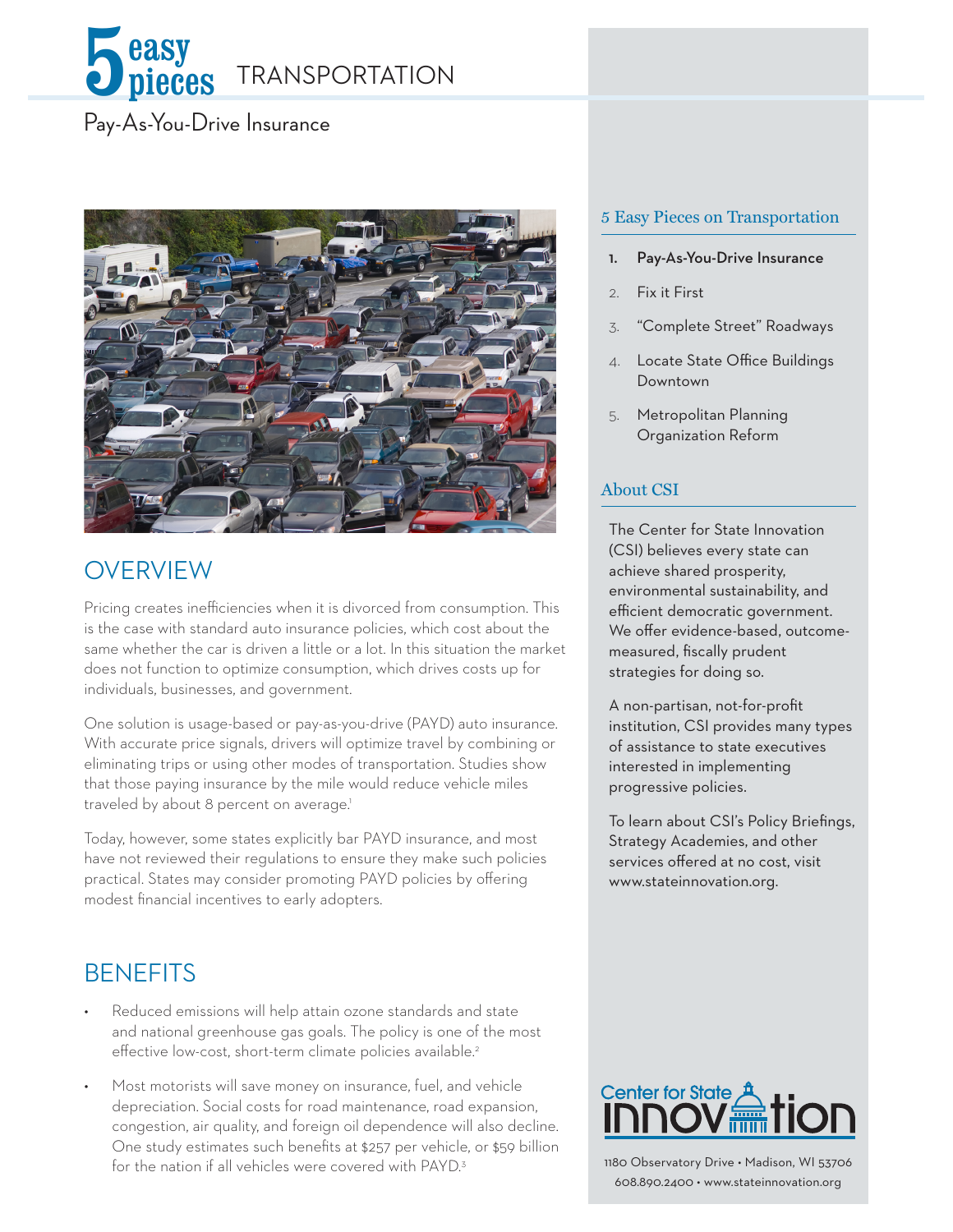- PAYD benefits lower-income drivers the most. These drivers tend to drive less than those with higher incomes. Paying by the mile will reduce costs for lower-income drivers.<sup>4</sup>
- The reduction in driving will translate into a reduction in crashes, saving 5,000 U.S. lives a year and avoiding thousands of injuries and resulting medical and lost-work costs.5

#### **COSTS**

Auditing odometer readings may cost \$5-10 per year for each policy.<sup>6</sup> Estimated state by state premium costs are outlined in Table 1. Mileage tracking by electronic device may cost more; Progressive Insurance, which offers mileagebased policies in some states, charges a \$5 per month "technology fee" for its device.7

If PAYD becomes popular, premiums would decrease for all but high-mileage drivers. It is important to note that because rural drivers are in a different risk class, they will not be disproportionately harmed by the policy.<sup>8</sup>

Pay-as-you-drive is generally an economically progressive policy. As Figure 1 shows below, drivers at higher incomes will tend to experience increased insurance costs, while lower income drivers will get a decrease in costs.

## Public perception

Interest in PAYD has grown in recent years as some insurance companies have launched pilot programs and as policy makers look for affordable solutions for climate change; Urban Land Institute's "Moving Cooler" report is a recent example of the latter discussion.<sup>9</sup> California's rulemaking (Cal. Code Regs. 2008- 00020) on PAYD has generated generally positive media attention.<sup>10</sup>

Some critics have worried about privacy concerns installing electronic devices. Recording mileage is relatively uncontroversial, but there are concerns that the devices could go beyond that to "transmit back to the insurance companies all sorts of data about car motion (acceleration, braking, and so forth) as well as driver behavior (steering and seatbelt wearing)."<sup>11</sup> Odometer audits raise fewer such concerns.

#### *Figure 1* **Savings from pay-as-you-drive insurance**



*Source: Pay-As-You-Drive Auto Insurance: A Simple Way to Reduce Driving-Related Harms and Increase Equity,*  Brookings Institution, 2008

*Note:* Savings in 2007 dollars but household income groups in 2001 dollars.

Savings are deflated to 2001 dollars to calculate percentage of 2001 income levels.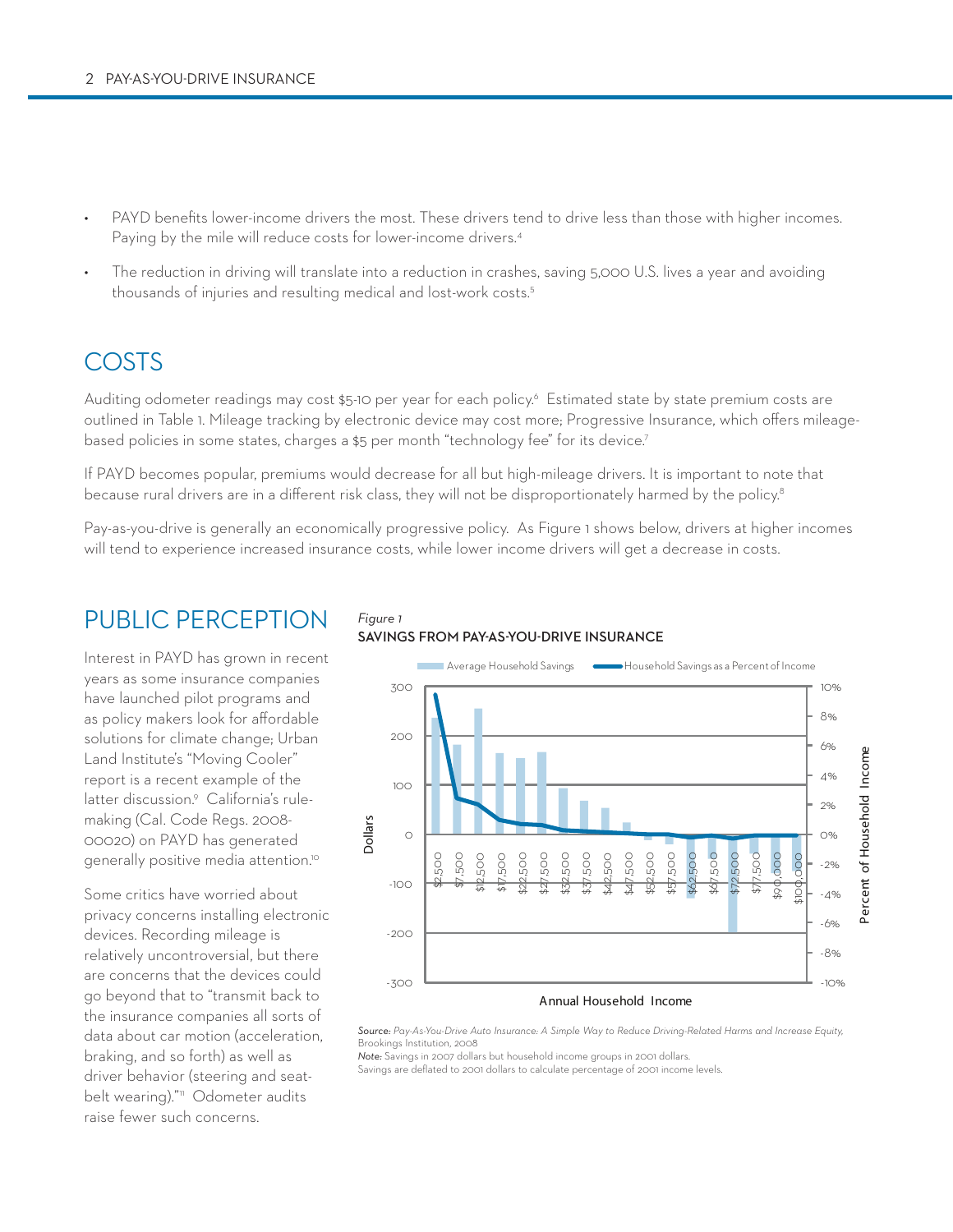#### *Table 1* **driving reduction and accident cost savings from pay-as-you-drive insurance**

|                |                          |                |                          |                 | External        |                   | Individual accident |
|----------------|--------------------------|----------------|--------------------------|-----------------|-----------------|-------------------|---------------------|
|                |                          | Per-mile       | Driving                  | Initial traffic | accident cost   | External          | cost savings net    |
|                |                          | insurance      | reduction                | density         | per mile at     | accident cost     | of lost driving     |
|                |                          |                | from PAYD                |                 | initial traffic |                   | benefits (millions  |
|                | <b>State or Division</b> | premium        |                          | (vehicles per   |                 | savings (millions |                     |
|                |                          | (cents)        | (percent)                | lane year)      | density (cents) | of dollars)       | of dollars)         |
|                | Alabama                  | 5.5            | 6.6                      | 301,940         | $\mathbb{I}$    | 30                | 100                 |
|                | Alaska                   | 9.6            | 10.8                     | 165,755         | $-0.8$          | $-4$              | 24                  |
|                | Arizona                  | 7              | 8.4                      | 477,398         | 6.5             | 277               | 169                 |
|                | Arkansas                 | 5.4            | 6.4                      | 163,206         | $-0.8$          | -16               | 52                  |
|                | California               | 6.8            | 8                        | 861,111         | 31.1            | 6,844             | 819                 |
|                | Colorado                 | 8.1            | 9.4                      | 265,905         | O.3             | 6                 | 172                 |
|                | Connecticut              | 8.1            | 9.9                      | 700,527         | 18.7            | 482               | 117                 |
|                | Florida                  | 8              | 10.2                     | 760,883         | 23              | 3,889             | 764                 |
|                | Georgia                  | 6.1            | 7.9                      | 455,034         | 5.6             | 411               | 253                 |
|                | Hawaii                   | 9.9            | 11.6                     | 1,080,433       | 52.9            | 506               | 53                  |
|                | <b>Illinois</b>          | 6              | 7.2                      | 366,883         | 2.6             | 161               | 213                 |
|                | Indiana                  | 5.5            | 6.7                      | 357,550         | 2.3             | 90                | 121                 |
|                | lowa                     | 5              | 5.9                      | 133,405         | $-0.9$          | $-15$             | 42                  |
|                | Kansas                   | 5              | 5.9                      | 105,642         | $-0.9$          | $-14$             | 41                  |
|                | Kentucky                 | 6              | 7.1                      | 293,459         | O.8             | 20                | 93                  |
|                | Louisiana                | 7.6            | 9.1                      | 354,446         | 2.3             | 71                | 144                 |
|                | Maryland                 | 6.6            | 8.2                      | 824,781         | 28              | 1,086             | 140                 |
|                | Massachusetts            | 8.7            | 10.7                     | 727,705         | 20.6            | 986               | 236                 |
|                | Michigan                 | 6.4            | 7.4                      | 406,986         | 3.9             | 243               | 228                 |
|                | Minnesota                | 5.9            | 7.2                      | 207,987         | $-0.5$          | $-19$             | 109                 |
|                | Mississippi              | 5.5            | 6.4                      | 268,104         | O.4             | 6                 | 67                  |
|                | Missouri                 | 5.5            | 6.7                      | 262,098         | O.3             | 5                 | 115                 |
|                | New Jersey               | 9.7            | 13.5                     | 898,418         | 34.4            | 2,759             | 452                 |
|                | New York                 | 9.2            | 11.5                     | 587,108         | 11.8            | 1,511             | 689                 |
|                | North Carolina           | 5.3            | 6.3                      | 465,909         | 6               | 323               | 154                 |
|                | Ohio                     | 6.1            | 7.2                      | 418,592         | 4.2             | 278               | 222                 |
|                | Oklahoma                 | 5.6            | 6.6                      | 207,857         | $-0.5$          | $-15$             | 84                  |
|                | Oregon                   | 6.9            | 7.7                      | 267,497         | O.3             | 5                 | 87                  |
|                | Pennsylvania             | 7.3            | 8.6                      | 428,418         | 4.6             |                   |                     |
|                | South Carolina           |                |                          |                 |                 | 344               | 313                 |
|                | Tennessee                | 5.7            | 7.2                      | 360,012         | 2.4             | 70                | 94                  |
|                |                          | 5.8            | $\overline{7}$           | 365,951         | 2.6             | 103               | 132                 |
|                | Texas                    | 6.2            | 7.4                      | 365,717         | 2.6             | 362               | 500                 |
|                | Utah                     | 6.6            | 8.2                      | 284,073         | 0.6             | 9                 | 65                  |
|                | Virginia                 | 5.6            | 7.3                      | 516,930         | 8.2             | 403               | 152                 |
|                | Washington               | 7.5            | 8.3                      | 324,775         | 1.5             | 53                | 162                 |
|                | Wisconsin                | 5              | 5.7                      | 251,425         | O.1             | $\bigcirc$        | 77                  |
|                | New Hampshire            |                |                          |                 |                 |                   |                     |
| Division 1:    | Maine                    | 5.9            | $\overline{\phantom{a}}$ | 366,308         | 2.6             | 66                | 86                  |
| New England    | Rhode Island             |                |                          |                 |                 |                   |                     |
|                | Vermont                  |                |                          |                 |                 |                   |                     |
| Division 4:    | Nebraska                 |                |                          |                 |                 |                   |                     |
| West North     | North Dakota             | 4.6            | 5                        | 67,972          | $-0.7$          | $-12$             | 39                  |
| Central        | South Dakota             |                |                          |                 |                 |                   |                     |
|                | Delaware                 |                |                          |                 |                 |                   |                     |
| Division 5:    | D.C.                     | $\overline{7}$ | 8.5                      | 364,145         | $2.5\,$         | 57                | 93                  |
| South Atlantic | West Virginia            |                |                          |                 |                 |                   |                     |
|                | Idaho                    |                |                          |                 |                 |                   |                     |
|                | Montana                  |                |                          |                 |                 |                   |                     |
| Division 8:    | Nevada                   | 7.2            | 8.3                      | 164,244         | -0.8            | $-52$             | 231                 |
| Mountain       | New Mexico               |                |                          |                 |                 |                   |                     |
|                | Wyoming                  |                |                          |                 |                 |                   |                     |
|                |                          |                |                          |                 |                 |                   |                     |
|                | U.S. Total               | 6.6            | 8                        | 357,946         | 2.4             | 21,306            | 7,703               |

Source: Pay-As-You-Drive Auto Insurance: A Simple Way to Reduce Driving-Related Harms and Increase Equity, Brookings Institution, 2008